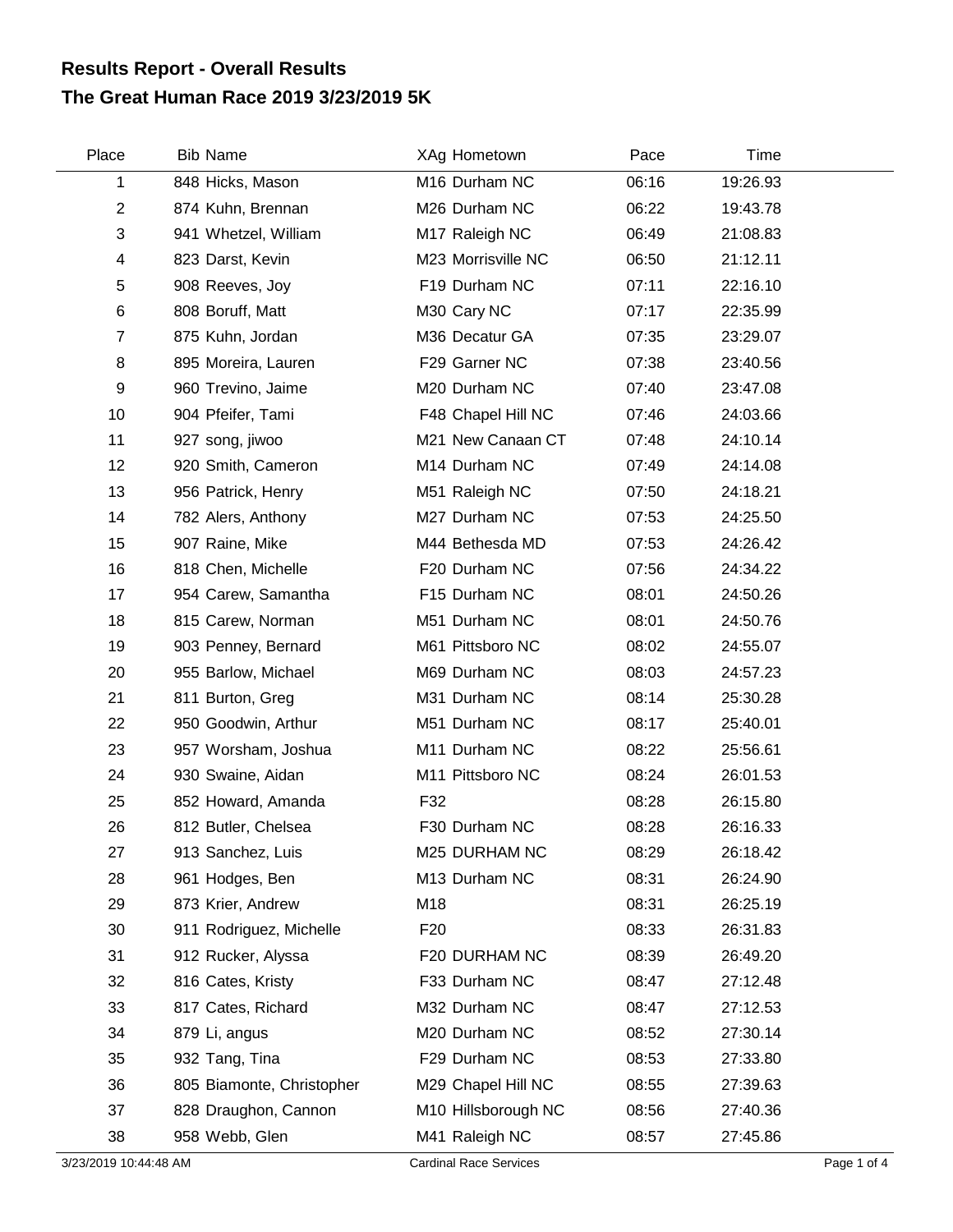| Place | <b>Bib Name</b>            | XAg Hometown        | Pace  | Time     |  |
|-------|----------------------------|---------------------|-------|----------|--|
| 39    | 784 Alexander, Blake       | M13 Chapel Hill NC  | 08:58 | 27:49.26 |  |
| 40    | 868 Koeberl, Graham        | M14 Durham NC       | 09:01 | 27:56.81 |  |
| 41    | 829 Draughon, Cory         | M37 Hillsborough NC | 09:01 | 27:57.79 |  |
| 42    | 839 goldberg, richard      | M63 Chapel Hill NC  | 09:01 | 27:58.40 |  |
| 43    | 786 Alexander, Gregory     | M51 Chapel Hill NC  | 09:02 | 27:59.16 |  |
| 44    | 851 Horwitz, Jonas         | M56 Durham NC       | 09:03 | 28:02.92 |  |
| 45    | 850 Holzwarth, Ed          | M42 Durham NC       | 09:03 | 28:04.72 |  |
| 46    | 882 Lockamy, Rhys          | M10 Durham NC       | 09:06 | 28:12.89 |  |
| 47    | 845 Hamlett, Trevor        | M23 Durham NC       | 09:07 | 28:17.23 |  |
| 48    | 922 Smith, James           | M54 Durham NC       | 09:09 | 28:21.07 |  |
| 49    | 813 Caf, Irena             | F55 Durham NC       | 09:09 | 28:21.71 |  |
| 50    | 869 Koenig, Douglas        | M63 Durham NC       | 09:11 | 28:26.99 |  |
| 51    | 797 Barnes, Zachary        | M36 Hubert NC       | 09:13 | 28:33.60 |  |
| 52    | 867 Koeberl, Dwight        | M56 Durham NC       | 09:13 | 28:34.11 |  |
| 53    | 827 DeShazo, Tracey        | F46 Hurdle Mills NC | 09:13 | 28:34.39 |  |
| 54    | 934 Tigani, Colleen        | F26 Durham NC       | 09:14 | 28:37.50 |  |
| 55    | 942 Williams, Nikki        | F36 Raleigh NC      | 09:15 | 28:41.18 |  |
| 56    | 791 Arthur, Ryan           | M32 Durham NC       | 09:18 | 28:50.21 |  |
| 57    | 928 Staley, Fred           | M59 Cary NC         | 09:18 | 28:50.22 |  |
| 58    | 959 Webb, Caroline         | F31 Raleigh NC      | 09:18 | 28:51.17 |  |
| 59    | 863 Kasperovich, Tatyana   | F27 Durham NC       | 09:20 | 28:54.69 |  |
| 60    | 831 Draughon, Jennifer     | F34 Hillsborough NC | 09:20 | 28:55.16 |  |
| 61    | 794 Barnes, Lee            | M51 DURHAM NC       | 09:24 | 29:07.12 |  |
| 62    | 924 Smith, Maury           | M50 Durham NC       | 09:24 | 29:07.68 |  |
| 63    | 866 Knittel, Nick          | M32 Durham NC       | 09:25 | 29:10.79 |  |
| 64    | 886 Magnus, Amanda         | F31 Durham NC       | 09:25 | 29:11.49 |  |
| 65    | 855 Humphrey, Steven       | M39 Raleigh NC      | 09:32 | 29:33.87 |  |
| 66    | 825 de Fontenay, Elisabeth | F42 Durham NC       | 09:33 | 29:34.98 |  |
| 67    | 947 Yuen, Johnny           | M62 Cary NC         | 09:34 | 29:39.02 |  |
| 68    | 948 zhang, megan           | F19 Durham NC       | 09:35 | 29:43.68 |  |
| 69    | 894 Mitra, Sneha           | F29 DURHAM NC       | 09:37 | 29:49.06 |  |
| 70    | 840 Gotchy, Justin         | M35 Creedmoor NC    | 09:39 | 29:54.98 |  |
| 71    | 878 Larsen, Ryan           | M30 Morrisville NC  | 09:40 | 29:59.24 |  |
| 72    | 910 Rodriguez, Maribel     | F45 Durham NC       | 09:42 | 30:02.73 |  |
| 73    | 789 Anazia, Eric           | M28 Durham NC       | 09:43 | 30:05.86 |  |
| 74    | 847 Harris, LaPrecious     | F12 Durham NC       | 09:43 | 30:05.90 |  |
| 75    | 792 Baliff, Jack           | M11 Chapel Hill NC  | 09:46 | 30:15.58 |  |
| 76    | 843 Gregoritsch, Jodie     | F49 Raleigh NC      | 09:52 | 30:35.05 |  |
| 77    | 858 hutter, kim            | f49 Pittsboro NC    | 09:52 | 30:35.26 |  |
| 78    | 838 FitzPatrick, Michael   | M29 Durham NC       | 09:53 | 30:38.96 |  |
| 79    | 887 Marquez, Diana         | F27 Durham NC       | 09:54 | 30:41.26 |  |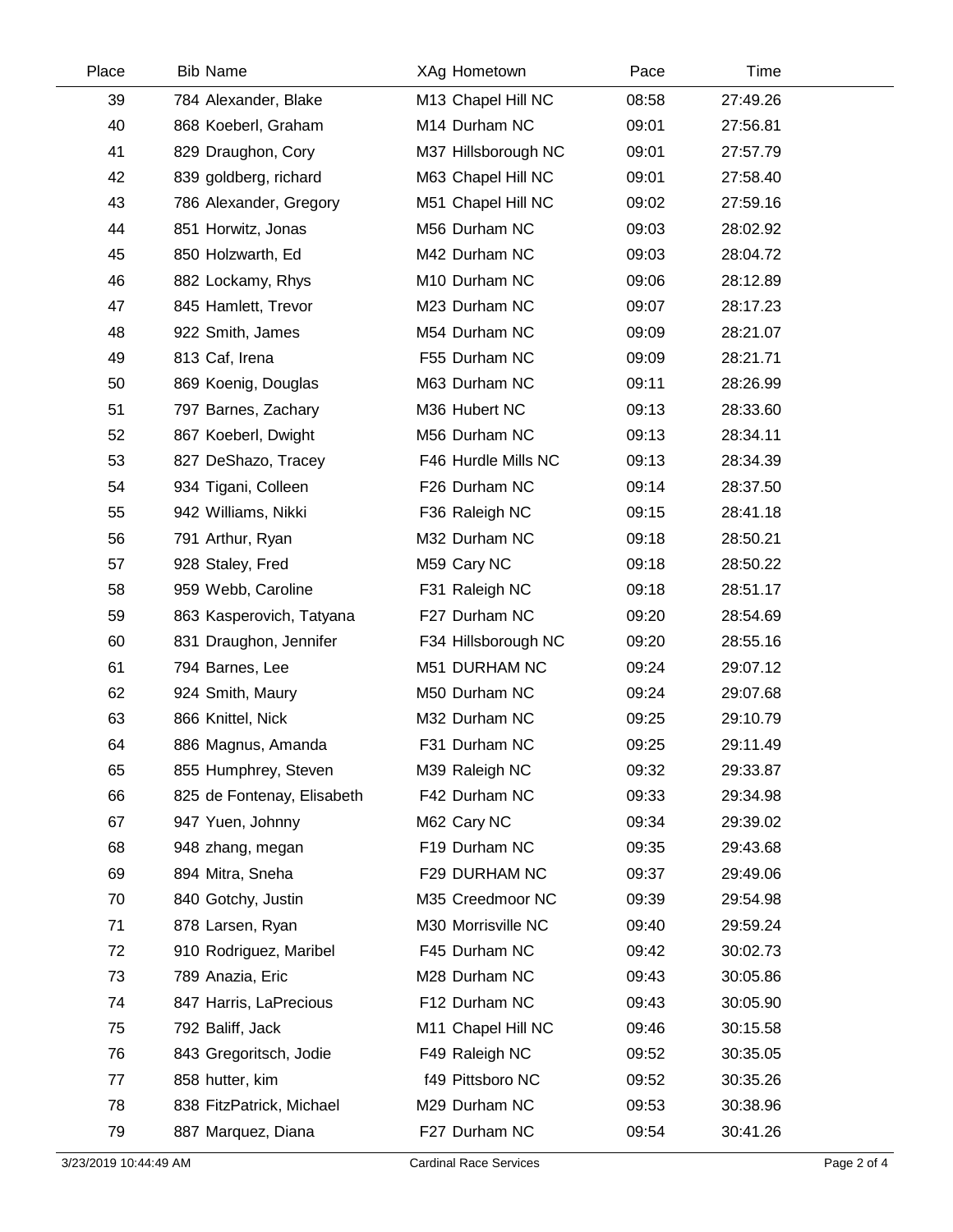| Place | <b>Bib Name</b>        | XAg Hometown         | Pace  | Time     |  |
|-------|------------------------|----------------------|-------|----------|--|
| 80    | 885 Lucas, Robert      | M59 Durham NC        | 09:57 | 30:50.22 |  |
| 81    | 890 Meszaros, Mark     | M60 Hillsborough NC  | 10:06 | 31:19.31 |  |
| 82    | 880 Linfors, Kari      | F43 Durham NC        | 10:07 | 31:22.00 |  |
| 83    | 881 Lockamy, Kendra    | F42 Durham NC        | 10:09 | 31:28.08 |  |
| 84    | 899 Naji, Nasseer      | M59 Durham NC        | 10:09 | 31:28.76 |  |
| 85    | 889 McInerney, Mike    | M59 Cary NC          | 10:18 | 31:56.62 |  |
| 86    | 856 Hurteau, Deirdre   | F50 Durham NC        | 10:18 | 31:56.80 |  |
| 87    | 909 Rice, Brandon      | M65 Efland NC        | 10:24 | 32:14.84 |  |
| 88    | 926 Smith-Brady, Sarah | F35 Durham NC        | 10:26 | 32:19.44 |  |
| 89    | 801 Beaudry, Scott     | M44 Durham NC        | 10:27 | 32:24.86 |  |
| 90    | 830 Draughon, Don      | M60 Durham NC        | 10:31 | 32:36.76 |  |
| 91    | 832 Draughon, Judith   | F55 Durham NC        | 10:32 | 32:38.93 |  |
| 92    | 897 Moss, Vincent      | M57 Raleigh NC       | 10:36 | 32:51.50 |  |
| 93    | 905 Pistel, Matthew    | M45 Durham NC        | 10:37 | 32:53.43 |  |
| 94    | 937 Wanderski, David   | M7 Chapel Hill NC    | 10:41 | 33:06.84 |  |
| 95    | 938 Wanderski, Jacob   | M9 Chapel Hill NC    | 10:41 | 33:07.42 |  |
| 96    | 888 Mayer, Rebecca     | F30 Durham NC        | 10:42 | 33:10.10 |  |
| 97    | 891 Michael, Robin     | F55 Mebane NC        | 10:47 | 33:25.40 |  |
| 98    | 900 OSTRANDER, HEATHER | F45 Durham NC        | 10:50 | 33:34.18 |  |
| 99    | 962 McCernon, Frankie  | M14 Durham NC        | 10:50 | 33:36.35 |  |
| 100   | 796 Barnes, Sarah      | F34 Cary NC          | 10:52 | 33:39.84 |  |
| 101   | 807 Boruff, Allie      | F29 Cary NC          | 10:55 | 33:50.28 |  |
| 102   | 892 Mieszanek, Mike    | M30 RALEIGH NC       | 10:58 | 33:58.60 |  |
| 103   | 901 Ostrander, Rick    | M48 Durham NC        | 11:03 | 34:16.15 |  |
| 104   | 877 Larsen, Jeanette   | F29 Morrisville NC   | 11:09 | 34:32.82 |  |
| 105   | 940 Weathers, Walter   | M73 Durham NC        | 11:10 | 34:37.11 |  |
| 106   | 893 MILLER, Meredith   | F25 Durham NC        | 11:12 | 34:43.45 |  |
| 107   | 921 Smith, Donna       | F39 Garner NC        | 11:12 | 34:44.53 |  |
| 108   | 783 Alexander, Ana     | F54 Chapel Hill NC   | 11:13 | 34:47.30 |  |
| 109   | 884 Lopez, Joana       | F12 Durham NC        | 11:17 | 34:59.21 |  |
| 110   | 804 Berthiaume, Rachel | F37 Durham NC        | 11:21 | 35:11.15 |  |
| 111   | 853 Huber, Corinne     | F33 Durham NC        | 11:22 | 35:14.72 |  |
| 112   | 916 Simmers, Luke      | M19 Durham NC        | 11:22 | 35:15.71 |  |
| 113   | 790 Anderson, Kristin  | F31 Durham NC        | 11:23 | 35:16.12 |  |
| 114   | 841 Granick, Deborah   | F50 Raleigh NC       | 11:28 | 35:32.90 |  |
| 115   | 906 Pope, Jennifer     | F30 louisburg NC     | 11:41 | 36:13.52 |  |
| 116   | 780 Agha, Erum         | F48 Durham NC        | 11:43 | 36:19.90 |  |
| 117   | 946 Yeung, Leslie      | F59 Durham NC        | 11:53 | 36:49.41 |  |
| 118   | 864 Katzeff, Martha    | F67 Raleigh NC       | 11:57 | 37:01.43 |  |
| 119   | 833 eck, Juliette      | <b>f52 DURHAM NC</b> | 12:02 | 37:16.84 |  |
| 120   | 951 Cunneen, Mary Anne | F52 Durham NC        | 12:02 | 37:17.55 |  |